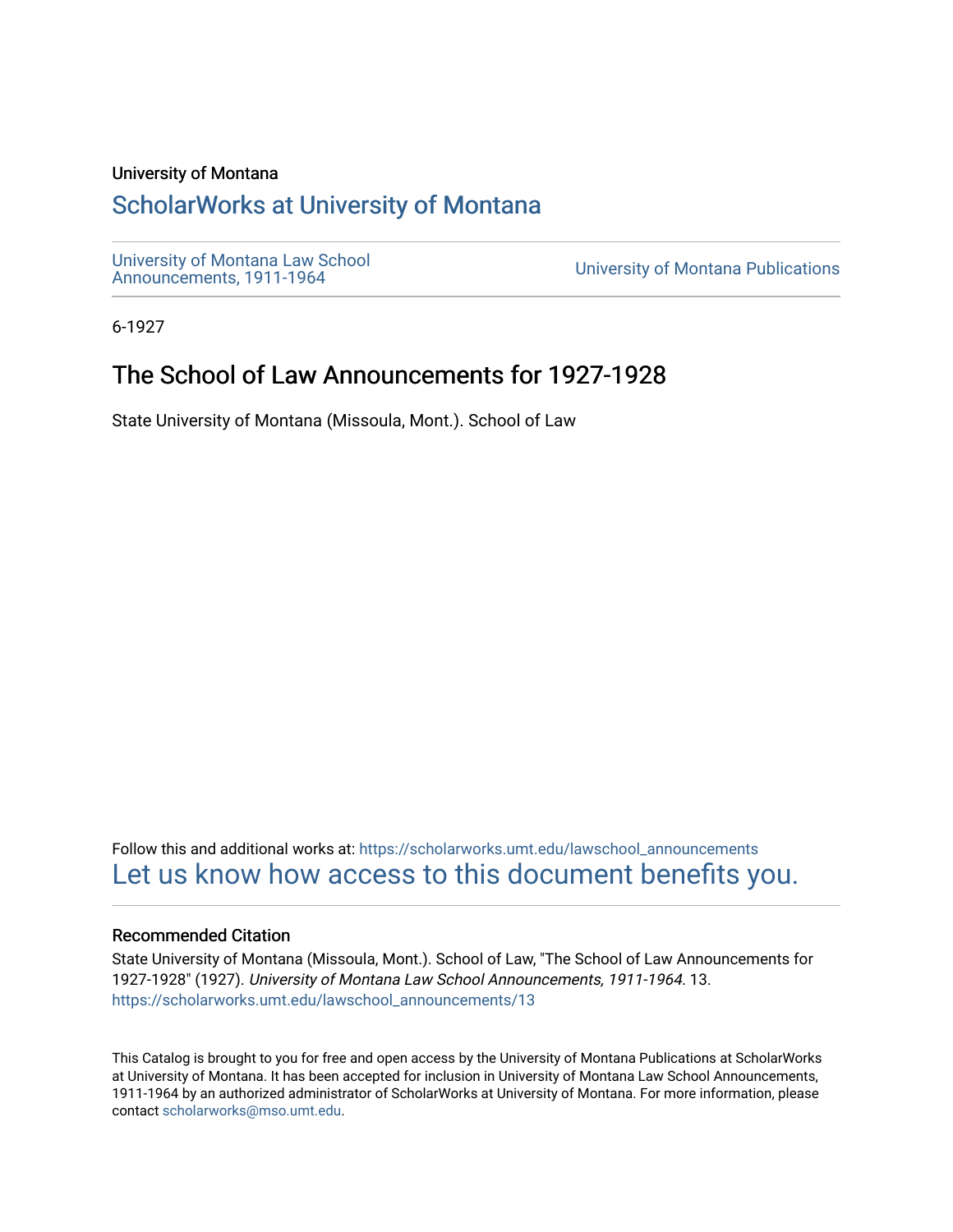archives **LIBRARY** Iniversity of Montana

# UNIVERSITY OF MONTANA BULLETIN

STATE UNIVERSITY SERIES NUMBER 290

× J

 $27 -$ 

o

STATE UNIVERSITY MISSOULA, MONTANA

# The School of Law

ANNOUNCEMENTS FOR 1927-1928

JUNE, 1927

**SECOND CO.** 

Published monthly at Missoula, Montana. Entered as second-class matter at the postoffice at Missoula, Montana, under Act of Congress, August 24, 1912.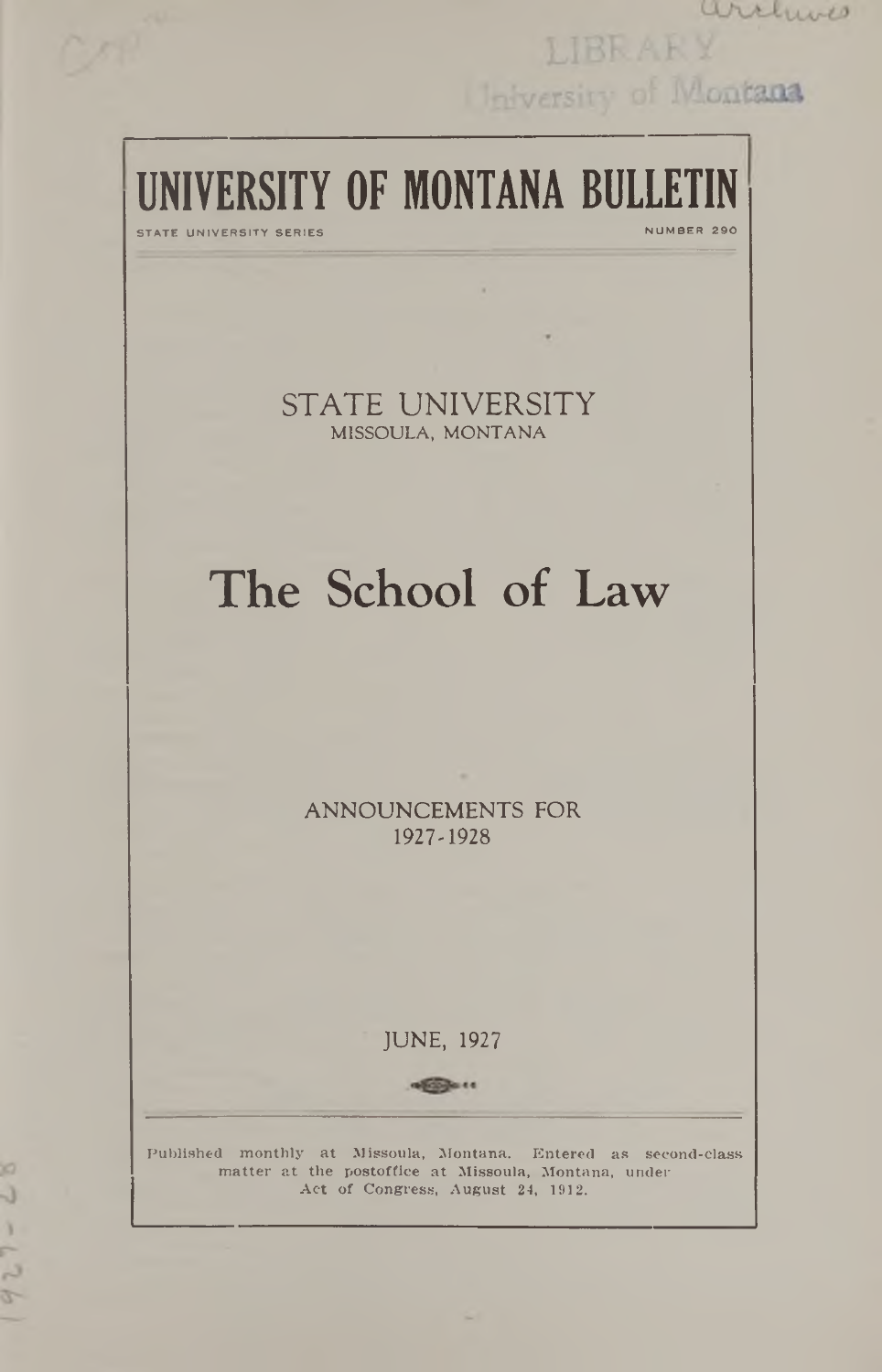#### THE UNIVERSITY OF MONTANA

#### Melvin A. Brannon, Chancellor of the University

The University of Montana is constituted under the provisions of Chapter<br>92 of the Laws of the Thirteenth Legislative Assembly, approved March 14,<br>92 of the University, approved March 14,<br>1913 (effective July 1, 1913).<br>The

#### Montana State Board of Education

| <b>JAMES H. ROWE</b> (1930) |
|-----------------------------|
|                             |
|                             |

The University comprises the following institutions, schools and departments:

#### The State University, Missoula

Established February 17, 1893, and consisting of

| The School of Law |                     | The College of Arts and Sciences<br>The School of Pharmacy<br>The School of Forestry<br>The School of Journalism |  |  |  |                             | The School of Business<br>Administration<br>The Summer Session<br>The Biological Station<br>(Flathead Lake) |
|-------------------|---------------------|------------------------------------------------------------------------------------------------------------------|--|--|--|-----------------------------|-------------------------------------------------------------------------------------------------------------|
|                   | The School of Music |                                                                                                                  |  |  |  |                             | The Public Service Division<br>The Graduate Division                                                        |
|                   |                     |                                                                                                                  |  |  |  | Charles H. Clapp. President |                                                                                                             |

#### The State College, Bozeman

Established February 16, 1893, and consisting of

| The College of Agriculture.<br>The College of Engineering<br>The College of Applied Science<br>The College of Household and |                            | The School of Music<br>The Secondary School of Agriculture<br>The Agricultural Experiment Station<br>The Agricultural Extension Service |  |
|-----------------------------------------------------------------------------------------------------------------------------|----------------------------|-----------------------------------------------------------------------------------------------------------------------------------------|--|
| Industrial Arts                                                                                                             |                            |                                                                                                                                         |  |
|                                                                                                                             | Alfred Astrinoon Dussident |                                                                                                                                         |  |

Alfred Atkinson, President

The State School of Mines, Butte

Established February 17, 1893<br>Course in Mining Engineering Course in Me C ourse in M ining E n g in e e rin g C ourse in M etallu rg ic al E n g in e e rin g B u re au of M ines a n d M etallu rg y G eorge W . C raven, P re sid e n t

#### The State Normal College, Dillon

Established February 23, 1893, and consisting of

The Two-years Course The Summer Quarter The Teachers' Service Division Sheldon E. Davis, President

#### The Eastern Montana Normal School, Billings

Established March 12, 1925 (To be opened September 12, 1927)

For publications and detailed information concerning the different schools<br>and colleges address the president of the particular institution concerned.<br>Communications intended for the Chancellor of the University should be<br>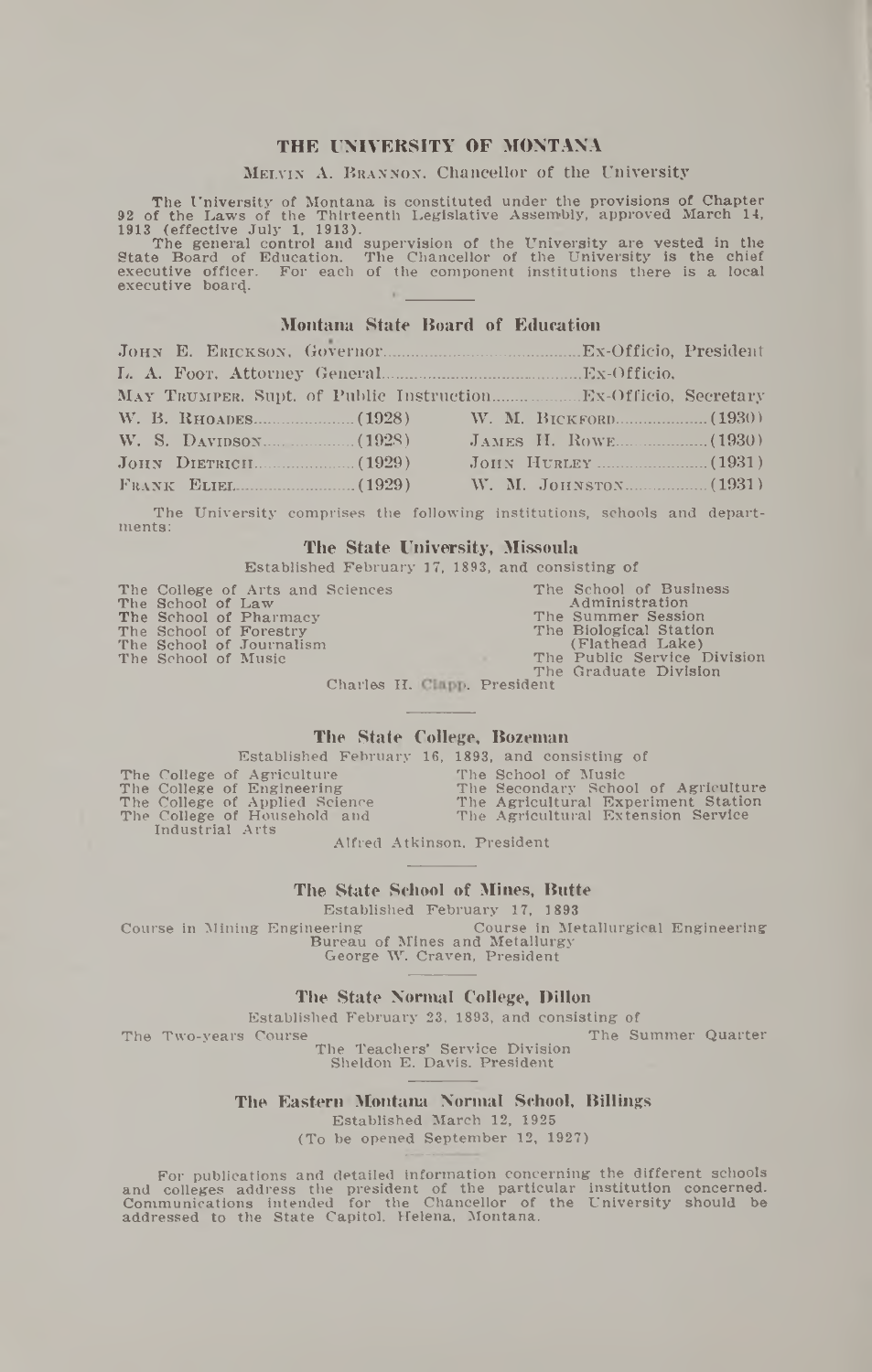# State University Calendar, 1927-1928

#### 1927

#### Autumn Quarter

|  | September 20-21. Tuesday-WednesdayRegistration of Freshmen      |
|--|-----------------------------------------------------------------|
|  | September 23-24, Friday-SaturdayRegistration of Former Students |
|  | and New Students with Advanced Standing                         |
|  |                                                                 |
|  |                                                                 |
|  |                                                                 |
|  |                                                                 |
|  | Recess Begins                                                   |

#### 1928

## Winter Quarter

| January 3. TuesdayChristmas Recess Ends; Instruction Begins |  |
|-------------------------------------------------------------|--|
|                                                             |  |
|                                                             |  |
|                                                             |  |

#### Spring Quarter

| June 2, Saturday Class Day Exercises |  |
|--------------------------------------|--|
|                                      |  |
|                                      |  |
|                                      |  |

An Act of the Seventeenth Legislative Assembly provides that schools shall not be dismissed on the following days: February 12 (Lincoln's Birthday), February 22 (Washington's Birthday), second Tuesday of May (Arbor Day), June 14 (Flag Day), October 12 (Columbus Day), November 1 (Pioneer Day), November 11 (Armistice Day).

— **3**—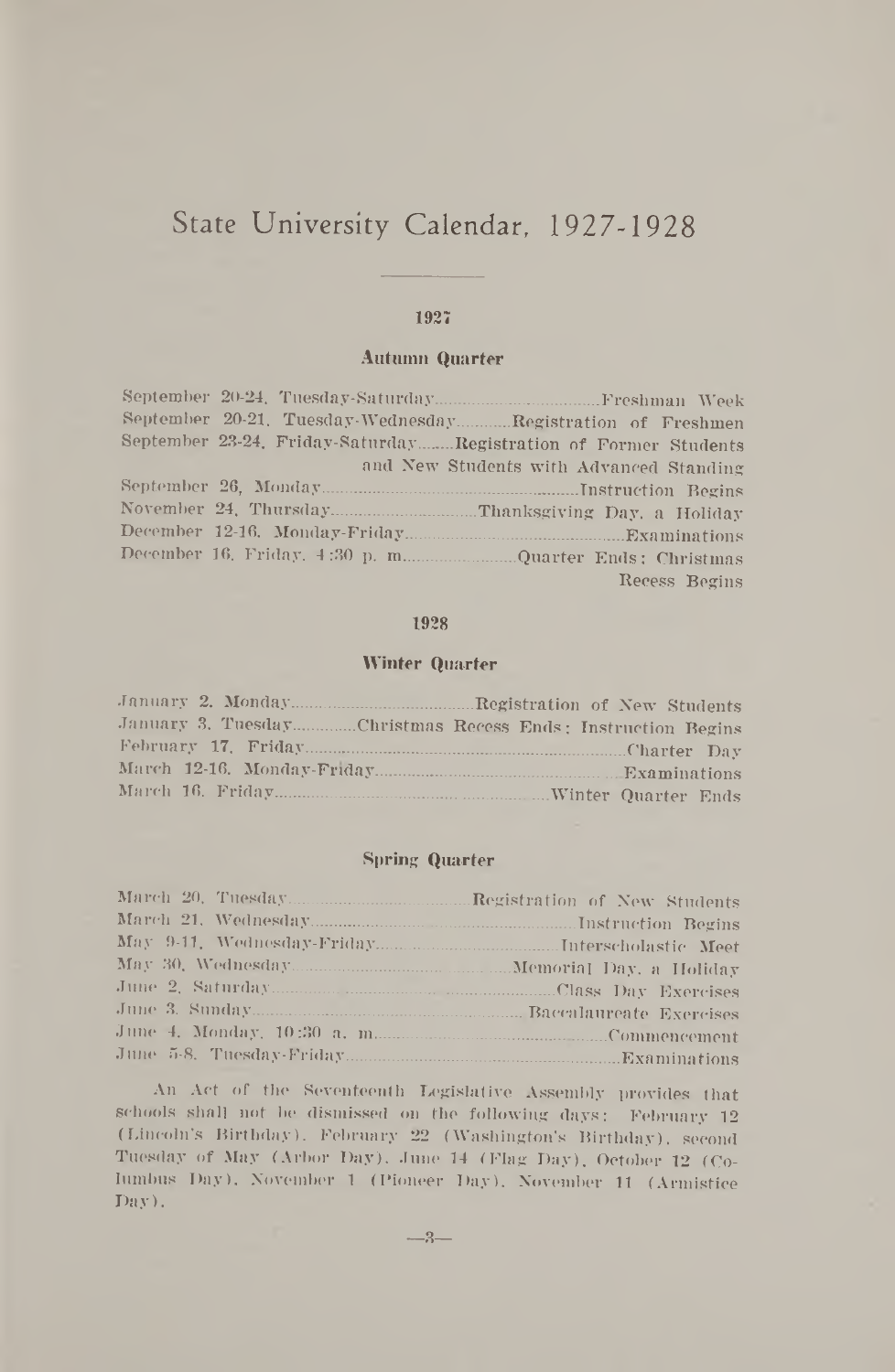## FACULTY OF THE SCHOOL OF LAW

 $-4-$ 

- Melvin A. Brannon. Ph.D., Chancellor of the University of Montana.
- Charles H. Clapp, Ph.D., President of the State University.
- C. W. Leaphart, M.A., LL.B. (Harvard), Dean and Professor of Law.
- Albert Newlon Whitlock, M.A., LL.B. (Harvard). Professor of Law.
- Walter L. Pope, B.A., J.D. (University of Chicago), Professor of Law.

Howard Milton Colvin. B.A., LL.B., J.S.D. (Yale), Professor of Law.

J. H. Toelle, B.A., LL.M. (Harvard), Associate Professor of Law.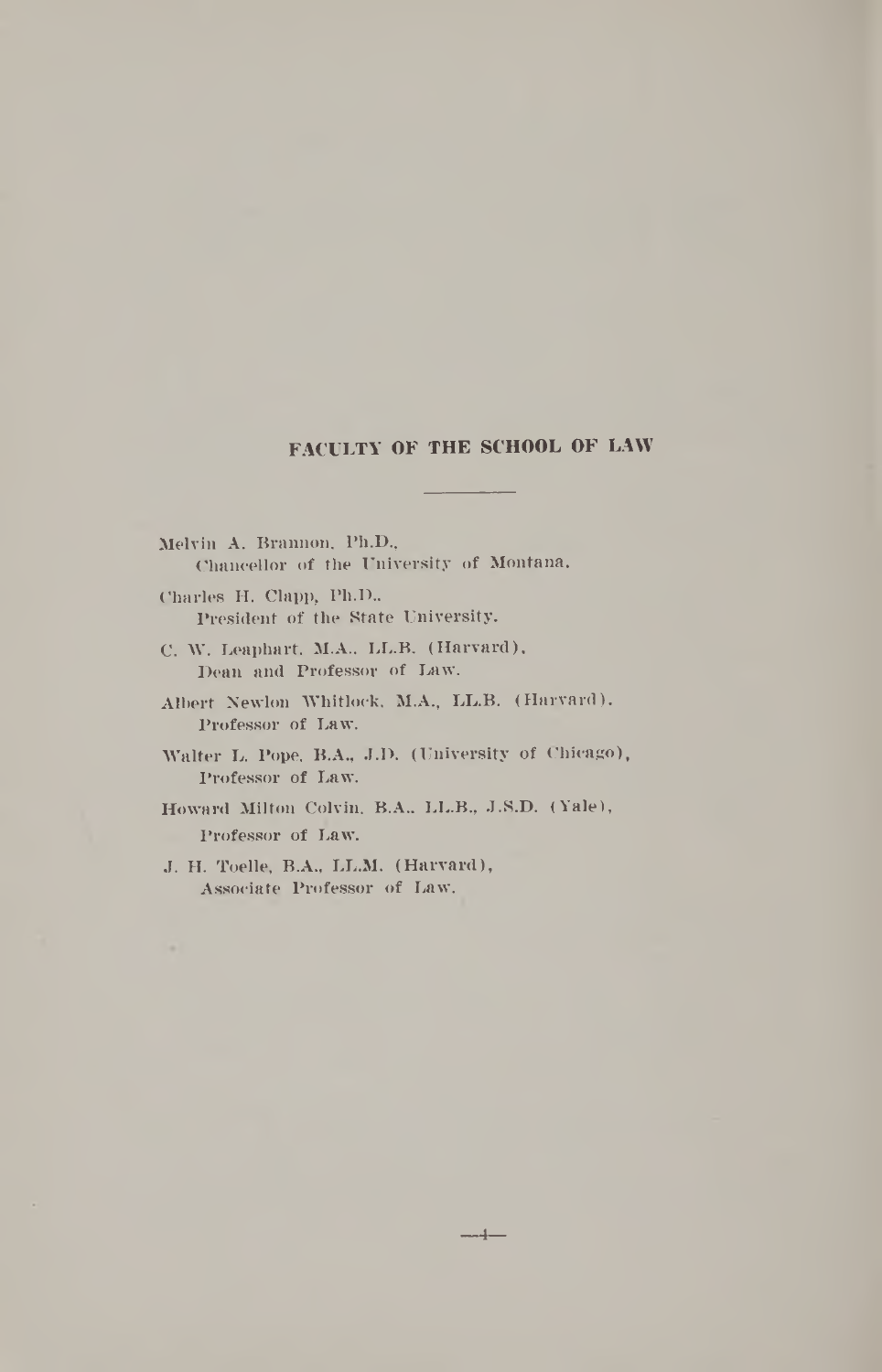# School of Law

PROFESSORS. H. M. COLVIN. C. W. LEAPHART (Dean), WALTER L. POPE. A. N. WHITLOCK (Dixon Professor of Law). Associate PROfessor, J. H. Toelle.

The School of Law is located in a modernly equipped law school building with adequate class, office, library, and court room facilities. The school has a good working library known as the William Wirt Dixon Law Library. It includes the reports of the Supreme Court of the United States, the complete Reporter System, all State reports up to the Reporter System, complete sets of reports not in the Reporter System, English Reports, English Statutes, Canadian Reports, the revision and current statute law of all the states in the Union, citators. encyclopedias, digests, and all leading collections of cases. To a very great extent the library is the result of the generous gifts and legacies of Mrs. W. W. Dixon, and gifts of Judge John J. Mc-Hatton.

#### Requirements for Admission

The American Bar Association recommends to the various states that two years of college work and three years' work in a School of Law be required of applicants for admission to the practice of law. The Montana Supreme Court requires of those seeking admission to the Bar of the state by examination two years' work in a college or university preparatory to their study of law. Since its foundation in 1911, the School of Law has required two years of college work for admission as a regular student. In accordance with these recommendations and requirements it admits no special students. Students wishing to register in the School of Law must present credentials showing that they have completed ninety quarter credits or more of the work required for the degree of B.A. or B.S. in the State University of Montana, or equivalent work in some other college or university whose credits are recognized by the State University of Montana. In this work they must have obtained grade points equal to at least eighty per cent of the credits earned.

Advanced standing may be granted to students who present satisfactory credentials for equivalent courses taken in schools which are members of the Association of American Law Schools. Also, in special cases, advanced standing may be granted for work done in residence in other schools upon examination satisfactory to the law faculty.

 $-5$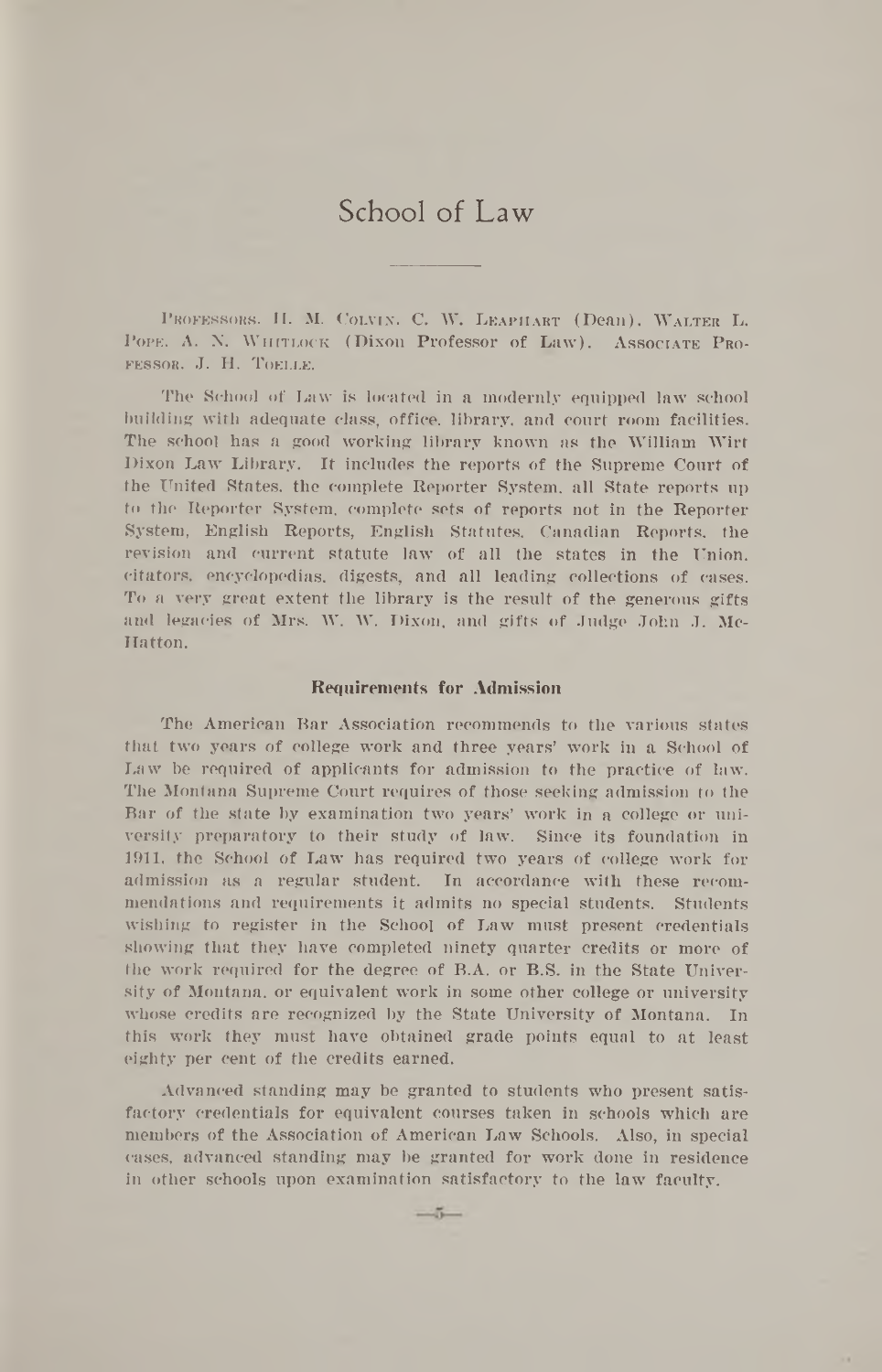#### Graduation and Degrees

Students will be granted the degree of LL.B., upon satisfactory completion of the course. For this degree students are required to complete three years of law with a total of 126 credit hours, including all required courses and to maintain a "C" average or better. In no case will a degree be given unless the student has attended a law school of recognized standing for nine quarters, or their equivalent, of which at least three must have been in the School of Law of the University of Montana. Two summer sessions of six weeks each will be counted as one quarter.

No student will be recommended for the degree of Bachelor of Laws who is markedly deficient in English.

No student will be recommended for the degree of Bachelor of Laws who in the opinion of the majority of the members of the faculty of the School of Law is unfitted for admission to the practice of law by reason of a lack of honesty and integrity.

#### Combined Degrees

Undergraduate students in regular standing, candidates for the degree of Bachelor of Arts, electing law as a major subject at the beginning of the junior year may count not to exceed 65 credit hours, or practically one and one-half years of the law course towards graduation and the degree of Bachelor of Arts. The time required for the two degrees can thus be materially shortened.

Students may also combine Business Administration and Law so as to secure in six years the degree of Bachelor of Arts in Business Administration and the degree of Bachelor of Laws.

#### Fees and Expenses

No special tuition fee is charged in the School of Law. The regular fees must be paid by every student. (See catalog, May, 1927.) Regularly registered students in the School of Law may take any course in the College of Arts and Sciences without additional cost.

The cost of books in the School of Law will average about \$35 a year.

## Courses for Non-Professional Students

Courses in the Law School are open to students in other departments and schools in the University who meet its entrance requirements. Credits obtained may apply towards degrees in such departments. Students expecting to enter the fields of public service and business will find law courses of especial advantage. State and Federal commissions and departments are looking for law trained men.

#### Pre-Legal Preparation

Although students who have successfully carried two full years of college work may register as regular students in the School of Law those who contemplate careers as lawyers are advised to take at least three years of college work before applying for admission.

— **6**—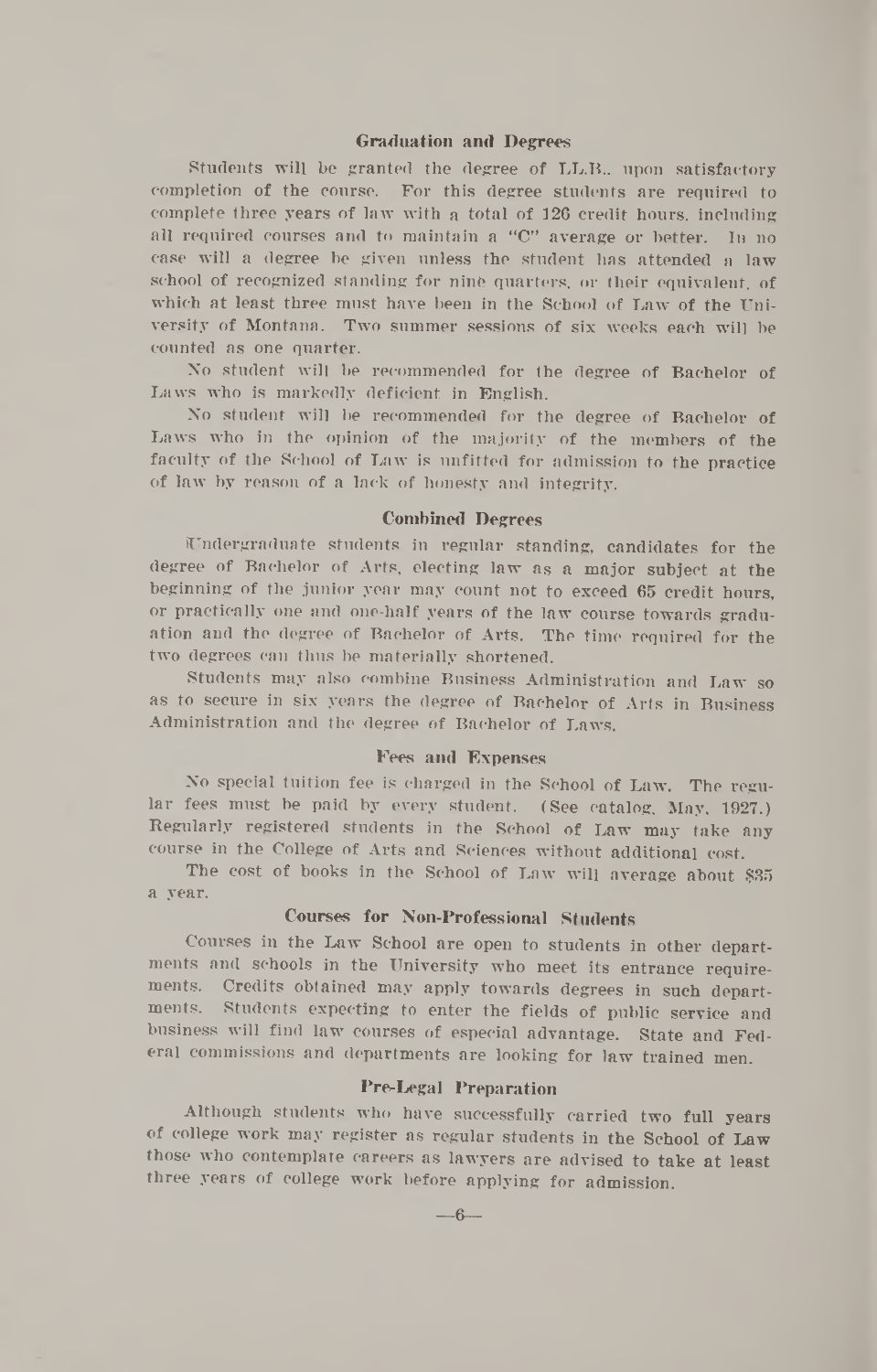No prescribed pre-legal schedule seems advisable.. Besides the restricted electives required of freshman and sophomore candidates for the B.A. degree, the prospective law student is advised to devote as much time as is available to English, History, Economics, Political Science, Philosophy, Psychology, Sociology, Mathematics, and Latin.

#### The Honor System

The honor system has been in successful operation since the foundation of the school.

#### Method of Instruction

The case system of instruction is employed.

Special attention is given to practice court work, in which the students are required not only to argue legal questions, but to try cases, prepare appeals, and go through all the steps incident to the trial of a law suit. A very thorough course is given in the use of law books in which the student learns by practice where to find the law.

## COURSES OF INSTRUCTION

The course of study extends over a period of three years and is so arranged as to require a total of 126 credits. No student will be allowed credit in any one quarter for over fifteen hours' work in the School of Law; except that in addition, within the discretion of the Dean, a student may be allowed to take an examination to remove a condition and be given credit upon satisfactory passage of the same. All first year work and, in addition, the courses in Pleading and Practice Court are required of all candidates for the degree. Aside from the two courses mentioned, all other courses in the second and third years are elective. The curriculum is designed to afford a preparation for the practice of law in any state, and at the same time special attention will be given in all courses to the codes and decisions of Montana and the western states.

#### Examinations

Where courses extend over one quarter, credit is provisional upon the completion of and final satisfactory examination over the whole course. In continuous courses examinations will also be given at the end of the first quarter. Conditions may be removed only in the regular examinations at the end of a repetition of the course.

"Senior Examinations" covering the entire field of concentration will not be given.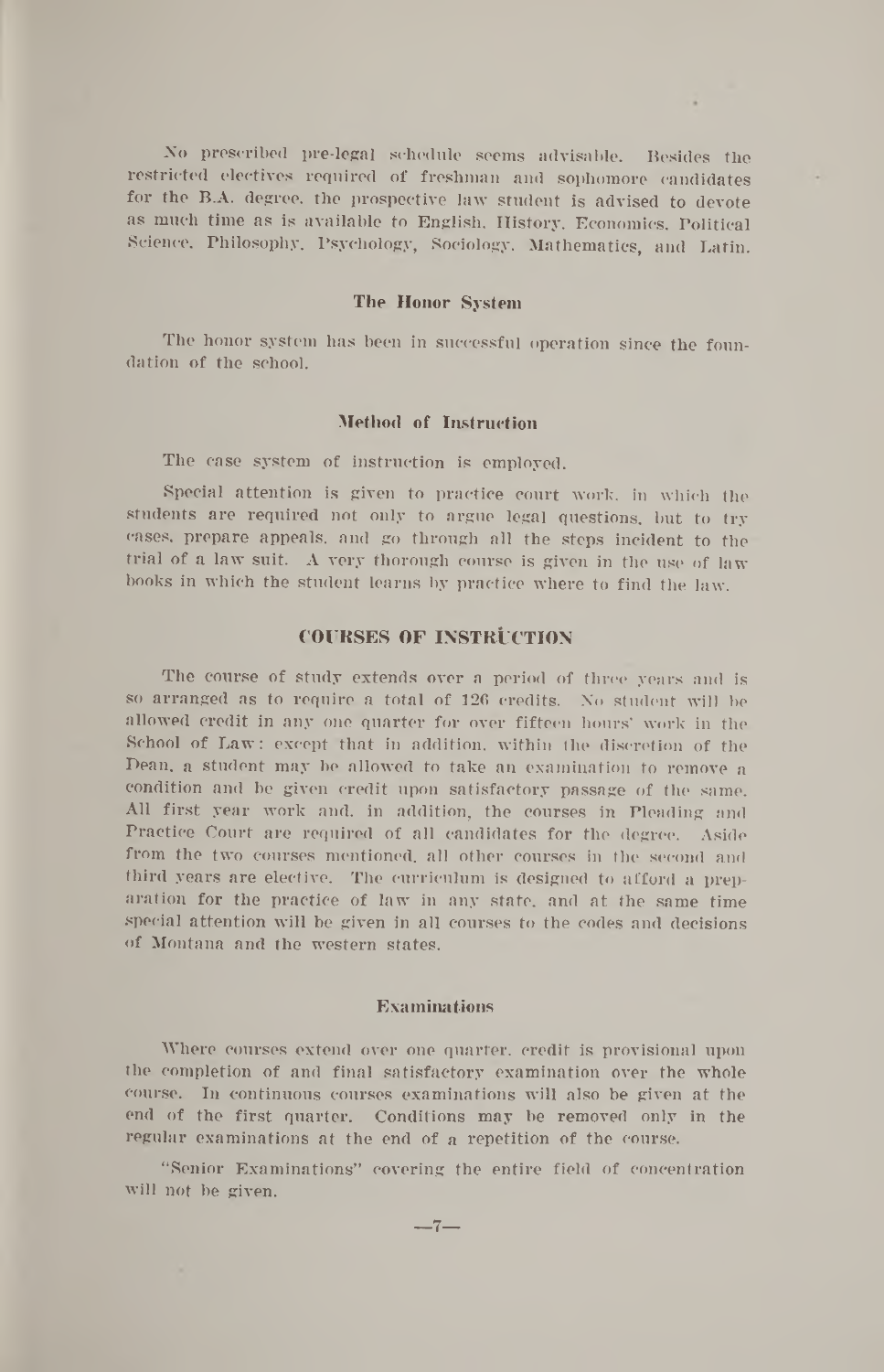#### **CURRICULUM**

#### FIRST YEAR

|                                                                                                                                                                                                                               | Autumn<br>Quarter<br>Credits | Winter<br>Quarter<br>Credits | Spring<br>Quarter<br>Credits |
|-------------------------------------------------------------------------------------------------------------------------------------------------------------------------------------------------------------------------------|------------------------------|------------------------------|------------------------------|
|                                                                                                                                                                                                                               | 3                            | $\overline{3}$               | $\mathbf{R}$                 |
|                                                                                                                                                                                                                               | $\boldsymbol{3}$             | 3                            |                              |
| Torts                                                                                                                                                                                                                         | $\mathfrak{Z}$               | 3                            | <b>SHARA</b>                 |
|                                                                                                                                                                                                                               |                              | $\Omega$                     |                              |
|                                                                                                                                                                                                                               | 1.1.1                        | <b>TAXABLE</b>               | 4                            |
|                                                                                                                                                                                                                               | $\sim$                       | $\mathbf{R}$                 |                              |
|                                                                                                                                                                                                                               |                              |                              | <b>COLOR</b><br>5            |
|                                                                                                                                                                                                                               | <b>COLLEGE</b>               | 111111                       |                              |
|                                                                                                                                                                                                                               | <b>STATE</b>                 | <b>STATISTICS</b>            |                              |
| SECOND AND THIRD YEARS                                                                                                                                                                                                        |                              |                              |                              |
|                                                                                                                                                                                                                               |                              | $\overline{2}$               | <b>Highland</b>              |
|                                                                                                                                                                                                                               |                              | 6                            | 2                            |
|                                                                                                                                                                                                                               | $\overline{2}$               | $\sqrt{ }$                   | $\overline{2}$               |
|                                                                                                                                                                                                                               |                              | 3                            | $\overline{3}$               |
|                                                                                                                                                                                                                               |                              | $\overline{\mathbf{3}}$      |                              |
|                                                                                                                                                                                                                               |                              |                              |                              |
|                                                                                                                                                                                                                               | 3                            | <b>SALE</b>                  | <b>Arrest Ave</b>            |
| *Mining Law manufacturers and the service of the service of the service of the service of the service of the service of the service of the service of the service of the service of the service of the service of the service |                              | $\mathcal{R}$                | <b>STATISTICS</b>            |
|                                                                                                                                                                                                                               | $\overline{5}$               | <b>CALL AND</b>              | <b>BUILDER</b>               |
|                                                                                                                                                                                                                               | $\frac{2}{2}$                |                              | $\overline{2}$               |
| Sales                                                                                                                                                                                                                         |                              | $\overline{2}$               | $\overline{2}$               |
|                                                                                                                                                                                                                               |                              | $\overline{2}$               | $\overline{2}$               |
|                                                                                                                                                                                                                               |                              |                              |                              |
| Appellate Practice                                                                                                                                                                                                            |                              | $\Omega$                     |                              |
|                                                                                                                                                                                                                               |                              |                              | $\overline{2}$               |
|                                                                                                                                                                                                                               | 1.111                        | <b>STATISTICS</b>            | $\overline{4}$               |
|                                                                                                                                                                                                                               | <b>State of</b>              | <b>STATISTICS</b>            | $\overline{3}$               |
|                                                                                                                                                                                                                               | <b>Service</b>               | <b>STATISTICS</b>            | $\overline{5}$               |
|                                                                                                                                                                                                                               | <b>Council</b>               | <b>SALES</b>                 |                              |
|                                                                                                                                                                                                                               | $\mathcal{R}$                | $\mathbf{3}$                 | <b>Alexandro</b>             |
|                                                                                                                                                                                                                               | $\overline{2}$               | $\circ$                      | $\overline{2}$               |
|                                                                                                                                                                                                                               |                              |                              |                              |
| $C_{\text{m}}$ and $C_{\text{m}}$ and $C_{\text{m}}$ and $C_{\text{m}}$ and $C_{\text{m}}$ and $C_{\text{m}}$ and $C_{\text{m}}$                                                                                              |                              |                              | ----                         |

Courses marked \*\* will be given in 1928-29 but not in 1927-28.

In addition to the above curriculum, second and third year students taking International Law in the Department of History and Political Science may apply credit received in it toward their law degrees.

#### **DESCRIPTION OF COURSES**

#### **First Year**

**Contracts.** Offer and acceptance; consideration; contracts for benefit of third persons; assignment of contracts; joint obligations; Statute of Frauds: express and implied conditions; impossibility; illegal contracts; discharge of contracts, including agreement to discharge, novation, release, etc. Williston's Cases on Contracts. Second Edition. Mr. Leaphart.

Property I. Nature of possession; acquisition of title to personal property by Statute of Limitations, accession, confusion, gifts, and judgments. The bailee's and finder's rights in property, together with a consideration of the rules of common law liens and pledges. Conversion of chattels. Introduction to the law of real property. Tenure, estates and conveyances. Fixtures and waste. Easements and covenants running with land. Warren's Cases on Property. Mr. Toelle.

Torts. Assault and battery; imprisonment, negligence, contributory negligence; liability for animals; duties of land-owners; nuisance; violation of statutory duty; deceit; malicious prosecution; libel and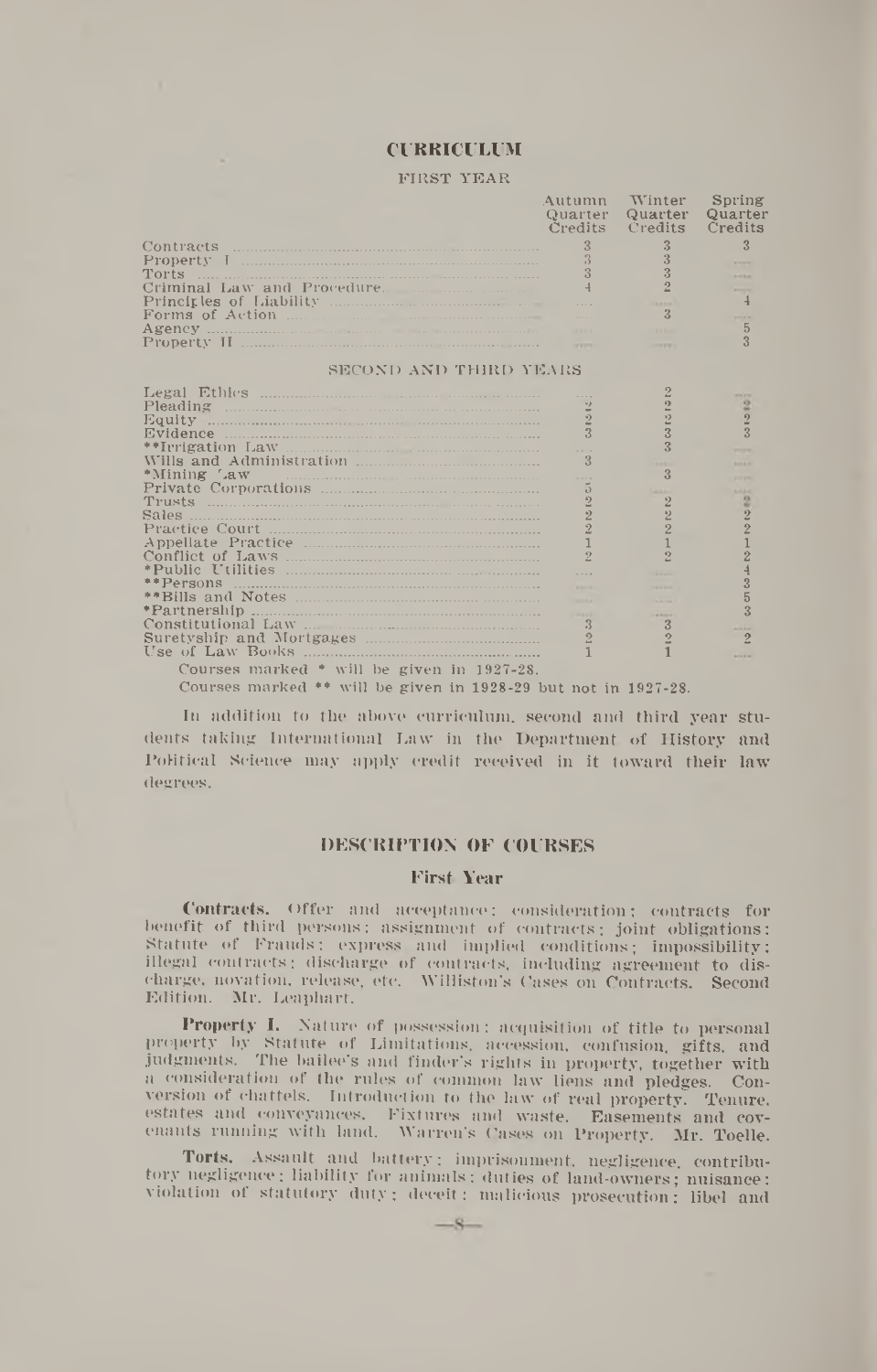slander; interference with advantageous relations, including unfair competition, strikes, boycotts, business combinations. Ames and Smith Cases on Torts. (Pound's Edition.) Mr. Toelle. Cases on Torts. (Pound's Edition.)

Criminal Law and Procedure. Sources of Criminal Law: nature of crimes, analysis of criminal act and criminal intent; defenses; analysis of particular crimes; jurisdiction: criminal actions; complaint and warrant; preliminary hearing; grand jury and indictment; information; arraignment and plea; order of trial; judgment and punishment. Emphasis on Penal Code of Montana. Beale's Cases on Criminal Law. Mr. Colvin.

Principles of Liability. Legal liability based upon an act. The law of proximate cause as found in torts, criminal law, damages, insurance, and contracts. Liability for agents, for animals, and for damages under "Civil Damage" acts. Liability under Workmen's Compensation Acts, with special attention to the Montana Workmen's Compensation Act. Permitted acts; general principles of justificationand excuse. Beale's Cases on Legal Liability (2nd Edition.) Toelle.

Forms of Action. A study of the various forms of civil action including trespass, case, ejectment, detinue, replevin, trover, covenant, account, debt, special and general assumpsit and the proper pleading in causes under them. Cook and Hinton's Cases on Common Law Pleading. Mr. Colvin.

Agency. Includes master and servant. Introductory principles: nature of the relationship; appointment; when the principal is liable to third parties when the agent has acted in case of torts, crimes and contracts; liability of principal to agent; liability of the agent to his principal; liability of the agent to third parties; workmen's compensation and employers' liability acts; doctrines of undisclosed principal; delegation by an agent; ratification: termination of the agency. Mechem's Cases on Agency (2nd Edition). Mr. Pope.

Property II. Methods of conveyancing at common law, under the Statute of Uses and under modern statutes; original acquisition by disseisin; adverse possession, prescription and accretion; execution and delivery of deeds; description of property conveyed; creation of easements by implication; covenants for title; estoppel by deed; recording acts. Aigler's Cases on Titles. Mr. Toelle.

#### Second and Third Years

Legal Ethics. History of the development of the legal profession in England and the United States; requisite educational, mental, and moral equipment of a lawyer. Duties and responsibilities of lawyers to each other, the courts, their clients and the public; pecuniary relations of lawyers and clients. The American Bar Association's Canons of Professional Ethics. Costigan's Cases on Legal Ethics. Mr. Toelle.

Pleading. The subject is studied primarily from the standpoint of the Code of Civil Procedure in force in Montana. Topics covered are as follows: Parties; the complaint; splitting and joinder of causes of action; answers; demurrers, replies; various motions: bills of particulars ; amendment and aider. Sunderland's Cases on Code Pleading. The Montana Code of Civil Procedure. Mr. Toelle.

Equity. Nature of equity jurisdiction; specific performance: the Statute of Frauds; defenses to specific performance because of plaintiff's conduct; laches, fraud; misrepresentation, concealment and unfairness : failure to make good title: effect of mistake and hard bar

×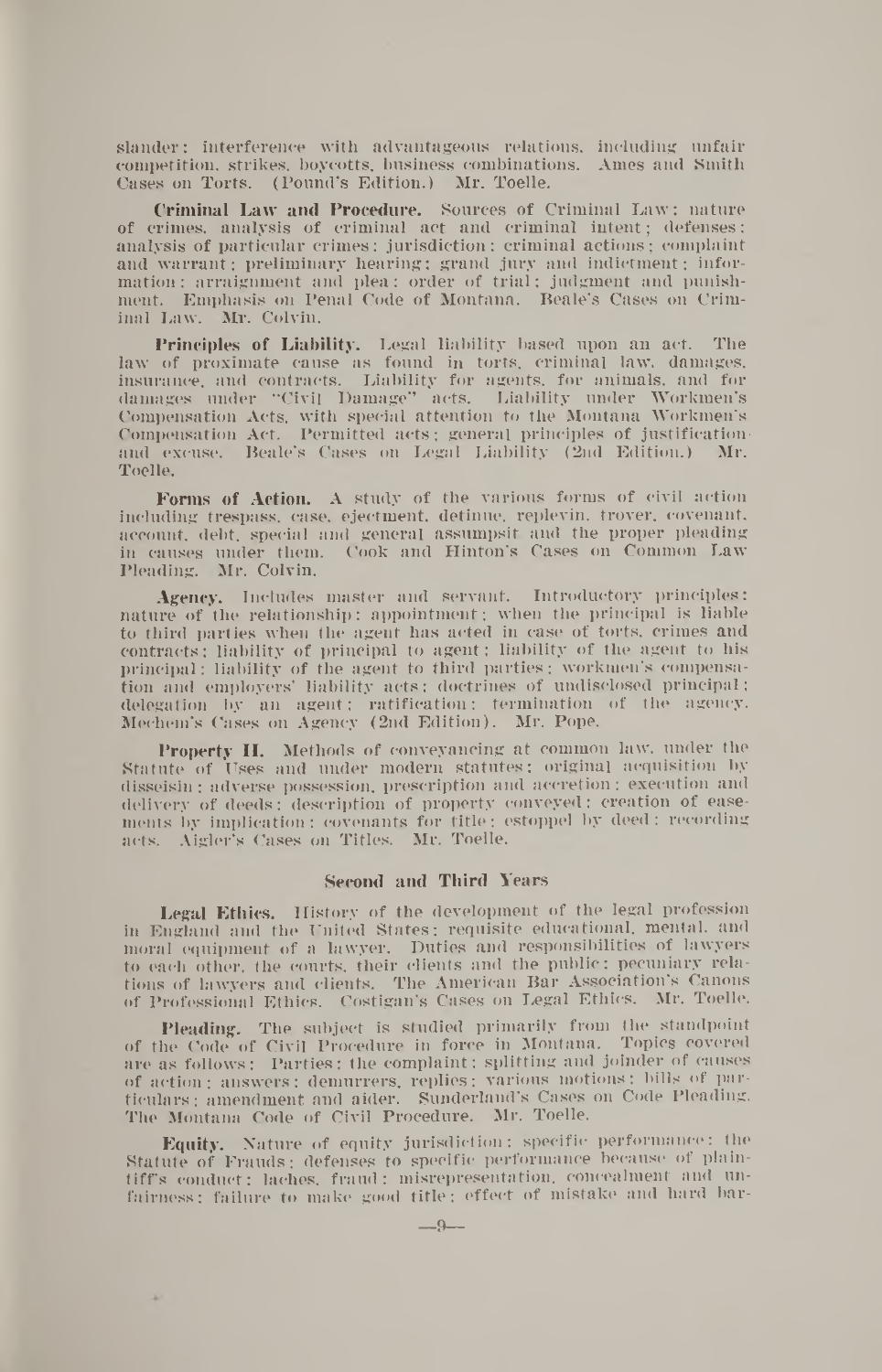gains: mutuality of remedies, and want of mutuality; relief for and against third parties: bills for an account. Specific reparation and prevention of torts; waste, trespass, disturbance of easements, nuisance, interference with business. Ames' Cases in Equity Jurisdiction. Vol. I. Mr. Leaphart.

Evidence. The theory of evidence; rules governing admissibility; the hearsay rule and its exceptions; opinion evidence; the parol evidence rule, and the rules governing the introduction and interpretation of documents: the methods of producing evidence; the attendance of witnesses; their examination; cross-examination, impeachment and confirmation; evidence before trial; the respective functions of judge and jury; the burden of proof and presumptions; judicial notice and judicial admission; actual practice in introducing evidence. Thayer's Cases on Evidence (Revised Edition). Mr. Whitlock.

Irrigation Law. This course traces the genesis and development of the law of water rights in the west; how rights to the use of water may be acquired and retained, and generally, the law of water rights as applied to irrigation, mining, manufacturing, and the generation of power with special reference to Montana law. Selected cases. Mr. Pope.

Wills and Administration. Testamentary capacity and intent, types and execution of wills: revocation: republication and revival; administration of estates, including granting and revocation of administration. title and powers of executors and administrators, payment of legacies and distributive shares; probate procedure in Montana. Costigan's Cases on Wills and Montana Code. Mr. Toelle.

Mining Law. Lodes; placers; locators; discovery; location ; tunnel sites: conditions of retention of claims, subsurface rights: adverse claims: patents; oil, gas. and other mining leases • tenancies in common and mining partnerships. Costigan's Cases on Mining Law. Mr. Pope.

Private Corporations. Corporations distinguished from partnerships and joint stock companies; disregarding the corporate fiction; formation of corporations; powers of corporations; de facto corporations; ultra vires acts of corporations: rights and liabilities of directors. promoters, creditors and shareholders; rights of minority shareholders ; shares of stock; transfer: assessment: voting trusts; foreign corporations; corporate forms. Warren's Cases on Corporations (2nd Ed.). Mr. Pope.

Trusts. Nature and requisite of trusts and the distinction between trusts, debts, and other legal relations; the language necessary to the creation of a trust: the question of consideration: the effect of the Statute of Frauds and of Wills; the elements of a trust, including the subject matter, the trustee and the cestui: charitable trusts; resulting and constructive trusts; remedies of the cestui against the trustee: transfer of the interest of the cestui; the persons bound by a trust: liabilities of the trustee to third persons; duties of trustees as to investments. Scott's Cases on Trusts. Mr. Leaphart.

Sales. Subject matter of sale at law and in equity; executory and executed sales; effect of fraud and related matter; special rights and remedies of the seller and of the buyer; Statute of Frauds- Uniform Sales Act. Williston's Gases on Sales. Mr. Colvin.

Practice, Court. Each student is required to try without assistance at least two civil jury cases during the year. Separate abstracts of testimony, as nearly as possible in the form in which a case is presented to a lawyer in his office, are given the respective student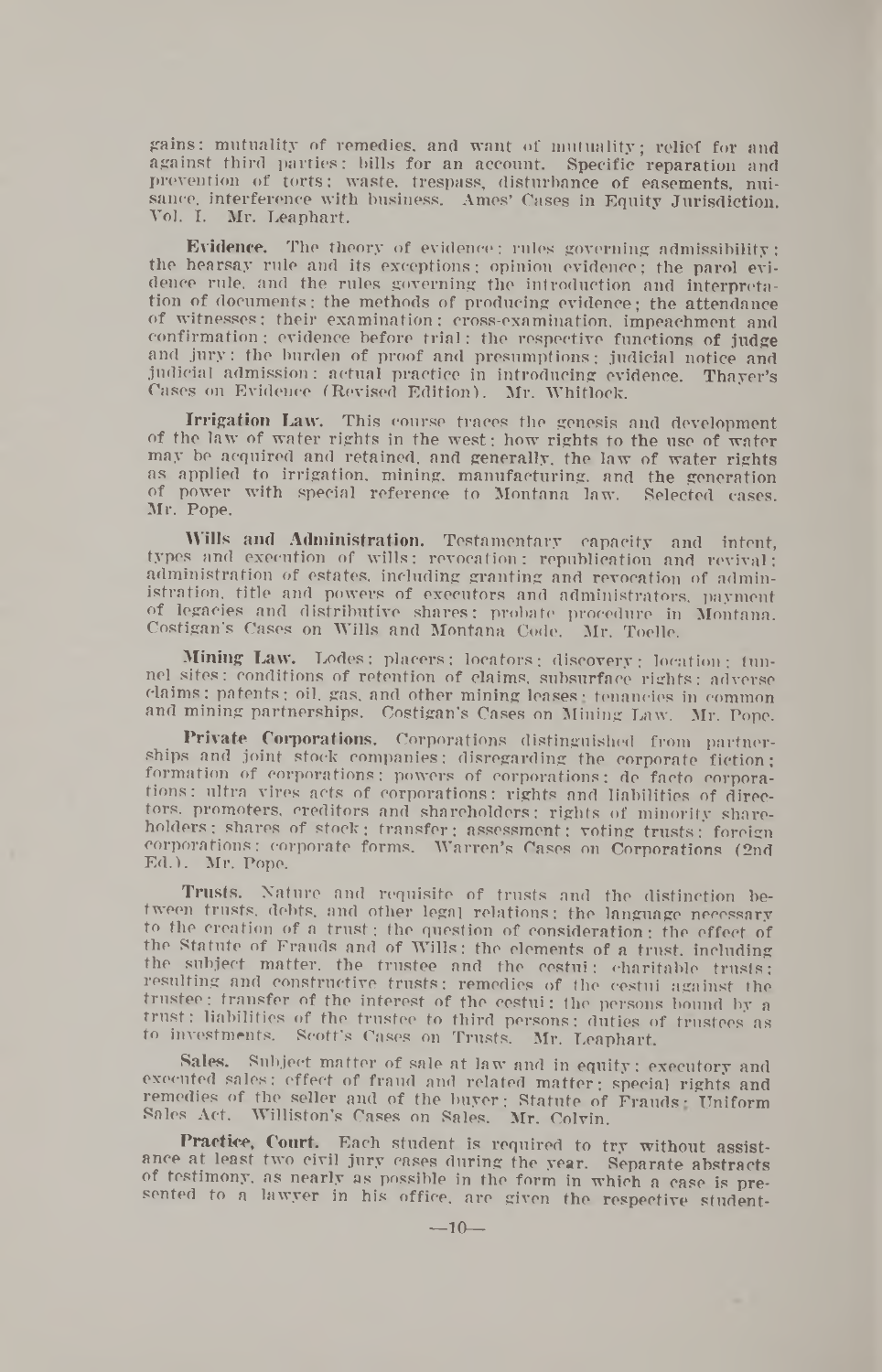counsel. The student must, from his abstract, decide upon his remedy or defense, draw and file pleadings, serve process, and try his case without deviation from the requirements of the Code of Civil Procedure and the rules of the Missoula County District Court. A jury is impaneled in each case and the instructor presides at all trials. All students are required to be present at all trials. Montana Code of Civil Procedure, selected cases, and practical exercises. Mr. Pope.

Appellate Practice. The appellate jurisdiction in civil actions is considered, what judgments, orders and proceedings may be appealed from, parties who may appeal, time within which appeal may be taken, extent of review and the various steps by which the appeal is taken. Actual practice will be given in preparing the record proper and bills of exceptions. Besides this, extraordinary remedies will be studied, such as Writ of Habeas Corpus and the Montana Writ of Supervisory Control. Selected Cases on Appellate Practice. Mr. Whitlock.

Conflict of Laws. Legal units, extent of legislative power, comity, and other fundamental conceptions. Domicile. Jurisdiction for taxation. Jurisdiction of courts. The creation of rights in contract and tort: capacity, and other personal rights. The creation of rights in property: transfers inter vivos and by inheritance. The recognition and enforcement of rights; foreign executors and administrators; the nature, obligation and effect of judgments. Beale's Cases on Conflict of Laws. (1903 3 Vol. Ed.)

Public Utilities. Part I: Rights, privileges, powers, immunities. duties, liabilities and disabilities of public service agencies, including rules laid down by common law, statutory law and commission regulations on service and rates charged for service. Part II: Law peculiar to common carriers and innkeepers. Burdick's Cases on Public Service, Common Carriers and Innkeepers.

Persons. Marriage, the contract, the relationship, its dissolution, the proposed Uniform Divorce Act: Parent and child; the natural relationship, the relationship by adoption, legitimacy, emancipation; Infancy, contracts, torts and crimes of infancy; Insanity and mental weakness, contracts, torts and crimes of insane presons; Drunkenness, contracts, torts and crimes of drunken persons; Aliens, friends and enemies. Each division of the subject is taken up in the light of the common law, Montana statutes and Montana decisions. Woodruff's Cases on Domestic Relations. Mr. Colvin.

Bills and Notes. This subject is studied from the standpoint of the negotiable instruments law which is in force in Montana, and in most of the other states. Negotiability, form and inceptions of bills and notes, acceptance, delivery consideration, negotiation, rights and liabilities of the various parties, presentment, dishonor, and discharge. Smith & Moore, Cases on Bills and Notes. Mr. Colvin.

Partnership. Nature and creation of a partnership; partnership property; firm name and good will: duties, and liabilities of partners inter se; powers of partners and liabilities of the partnership for their acts; dissolution and distribution of assets; limited partnerships. Mechem's Cases on Partnership. (4th Ed.) Mr. Colvin.

Constitutional Law. Study of state and federal constitutional law with special reference to Montana's constitution. Adopting and amending constitutions: effect of unconstitutional laws; separation of powers; delegation of powers • political and civil rights of individuals; rights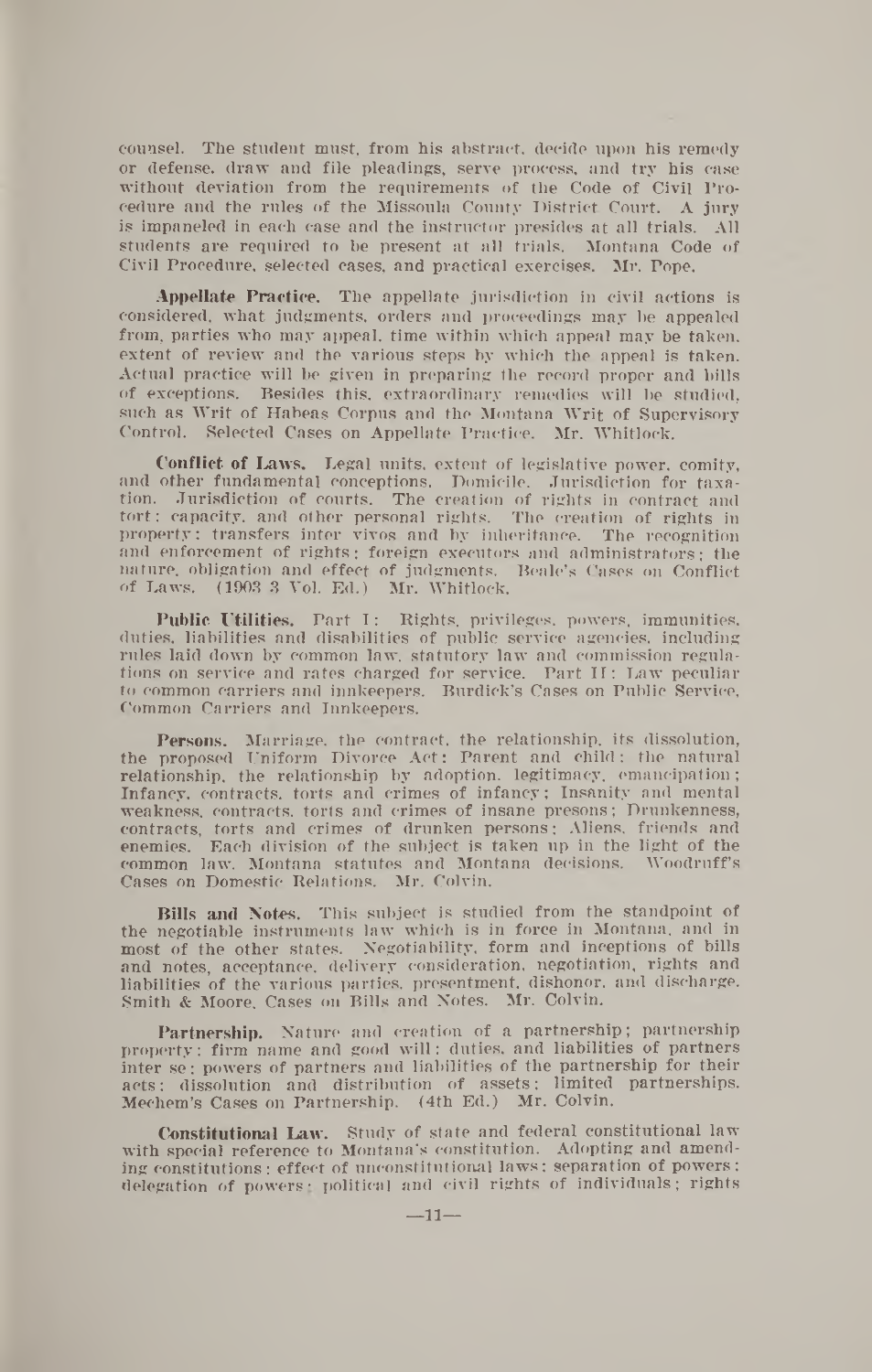of persons accused of crime; due process of law ; retroactive laws, including laws impairing the obligation of contract; general scope of federal powers. Hall's Cases on Constitutional Law. Mr. Colvin.

Suretyship and Mortgages. Guaranty; defenses of surety; rights of surety against principal or co-surety: subrogation, reimbursement, exoneration, contribution; rights of creditors to securities held by cosurety. Elements of mortgage; title and lien theory; equitable mortgages ; conveyances absolute in form : rights and duties of mortgagor and mortgagee: dower and courtesy; limitation on redemption; clogging the equity: assignment of mortgages; marshalling the assets. Ames' Cases on Suretyship. Wyman's Cases on Mortgages. Mr. Leaphart.

Use of Law Books. How to find the law; use of the law library with special attention given to Montana statutes and decisions. Running down weight of authority in all states in the Union and England through textbooks, encyclopedias, digests, selected cases, codes and reports; practical problems in preparation of legal authorities for purpose of presenting question of law to court; analysis of facts for purpose of finding law; preparation of office and court briefs; presentation of questions of law to court orally and with brief. No book is used. Mr. Colvin.

The following courses are given in the summer quarter only, but will not be given in 1927:

Quasi Contracts. Nature of quasi contract: non-contractual obligations to pay money; unjust enrichment; benefits conferred by mistake of fact and of law; benefits conferred under a contract which has been partially performed by plaintiff or defendant; benefits conferred voluntarily and without contract; benefits conferred under compulsion. Thurston's Cases on Quasi Contract.

Municipal Corporations. Nature and functions of municipal corporations ; creation, alteration and dissolution; legislative control: organization, departments and officers; powers, liability on contracts and torts; available remedies. Beale's Cases on Municipal Corporations.

Labor Law. Legality of Combination; federal jurisdiction over labor disputes; legality of means used by labor organizations; legality of ends pursued through collective action: lockouts; boycotts: the black list; the union label; organizers in non-union fields; incorporated and unincorporated unions; rights and liabilities of union members; trade agreements: injunction against labor organizations; the Thirteenth Amendment and injunction against strikes, regulatory labor legislation; compulsory arbitration; workmen's compensation laws. Sayre, Cases on Labor Law.

Damages. Respective functions of court and jury in estimating damages; exemplary liquidated, nominal, direct and consequential damages ; avoidable consequences; counsel fees; certainty; compensation damages for non-pecuniary injuries; value, interest and damages in certain actions of tort and contract. Beale Cases on Damages certain actions of tort and contract. (2nd Ed.)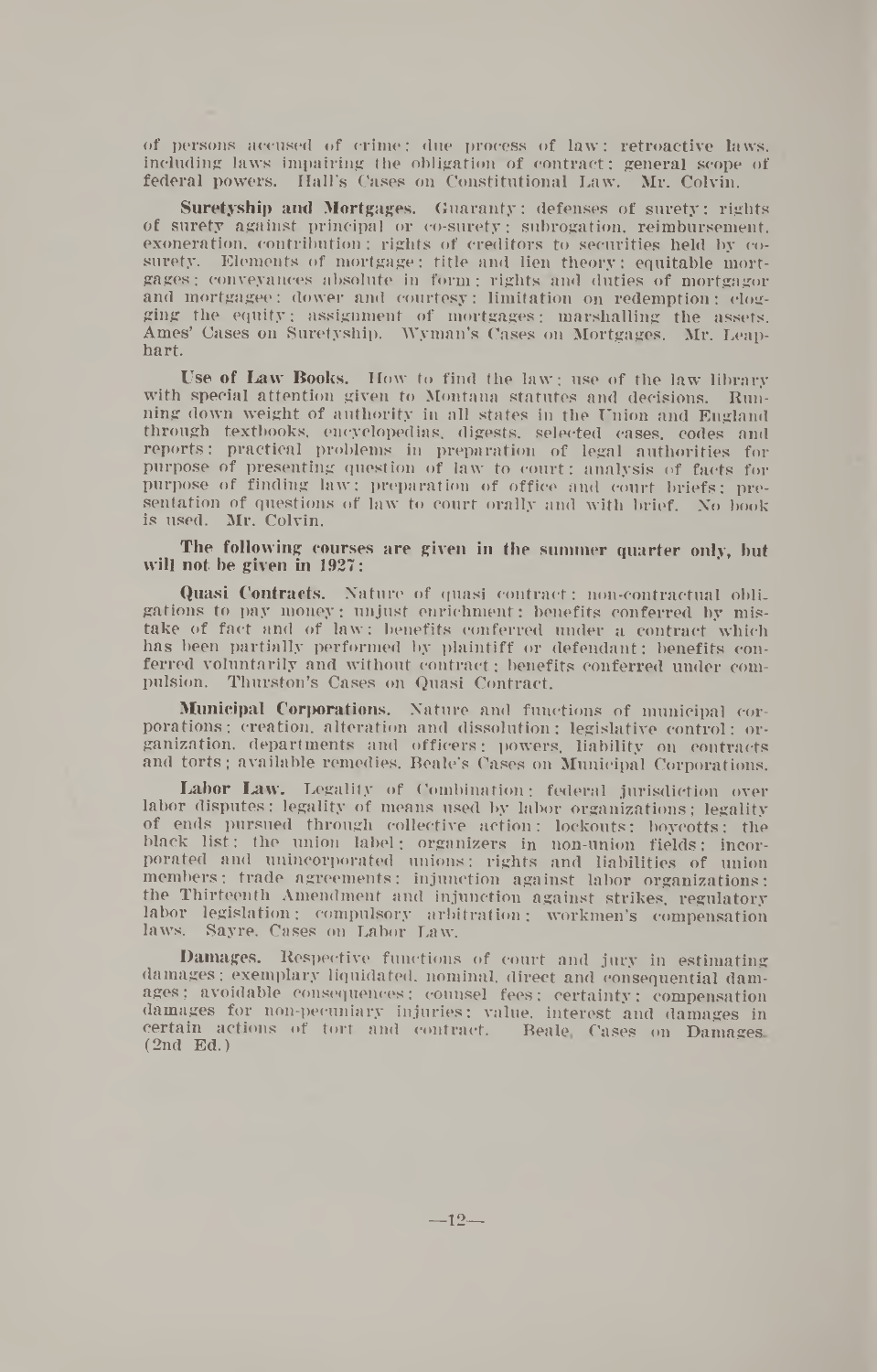#### REGISTER OF STUDENTS, 1926-1927

#### THIRD YEAR

Aeher, Arthur P. Aronowsky, Louis B. Blair, Archie E. Dorsey, James W.

Haugland, Herbert W, Sager, Harry A. Simerson, Eugene J. Wilson, Walter G.

#### SECOND YEAR

Bailey, Henry Bates, James E. Bonner. John W. Burroughs, Charles F. Chichester. Frank M. Coen, Martin J. Crimmins, Vincent E. Fell, William W. Higgins, George F. T. Hullinger. Henry Homer McClernan, Henry MeCulloh, Albyn F. Murray, Marshall H. Onstad, Chester E. Pool, Edward W. Sterling, Fred T. Thomas, Myles J. I'lvestad, Norvald T. Wellcome, Richard I.

#### FIRST YEAR

Beck, James B. Benson, Vern R. Booth. Edwin Chinske, Edward Cowan, William E. Danielson. Walter G. Fritz. Edmund T. Gardner, Ernest Donald Garlington, Jamesbert C. Gaughn, Lawrence E. Gillespie, Dean C.

Larsen. Steiner A. Mack. Cecil G. McCarthy, Sidney G. McFarland, Carl McKennan. Robert Searle, J. Dorman Seeley, Albert J. Shead, Otis D. Tiernan, Robert M. Wohl, Clarence Woods. William R., Jr.

## STUDENTS TAKING SOME COURSES IN THE LAW SCHOOL

Edgington, Ralph Ford, Nina M. Hollingsworth. Vernon C. Maclay, David J. McLean, Otho L. McNiven, John B.

Miller, Thomas B., Jr. Morrow, James H. Rognlien, D. Gordon Stimson. Claude W. Worthington, Paul B.

**13**—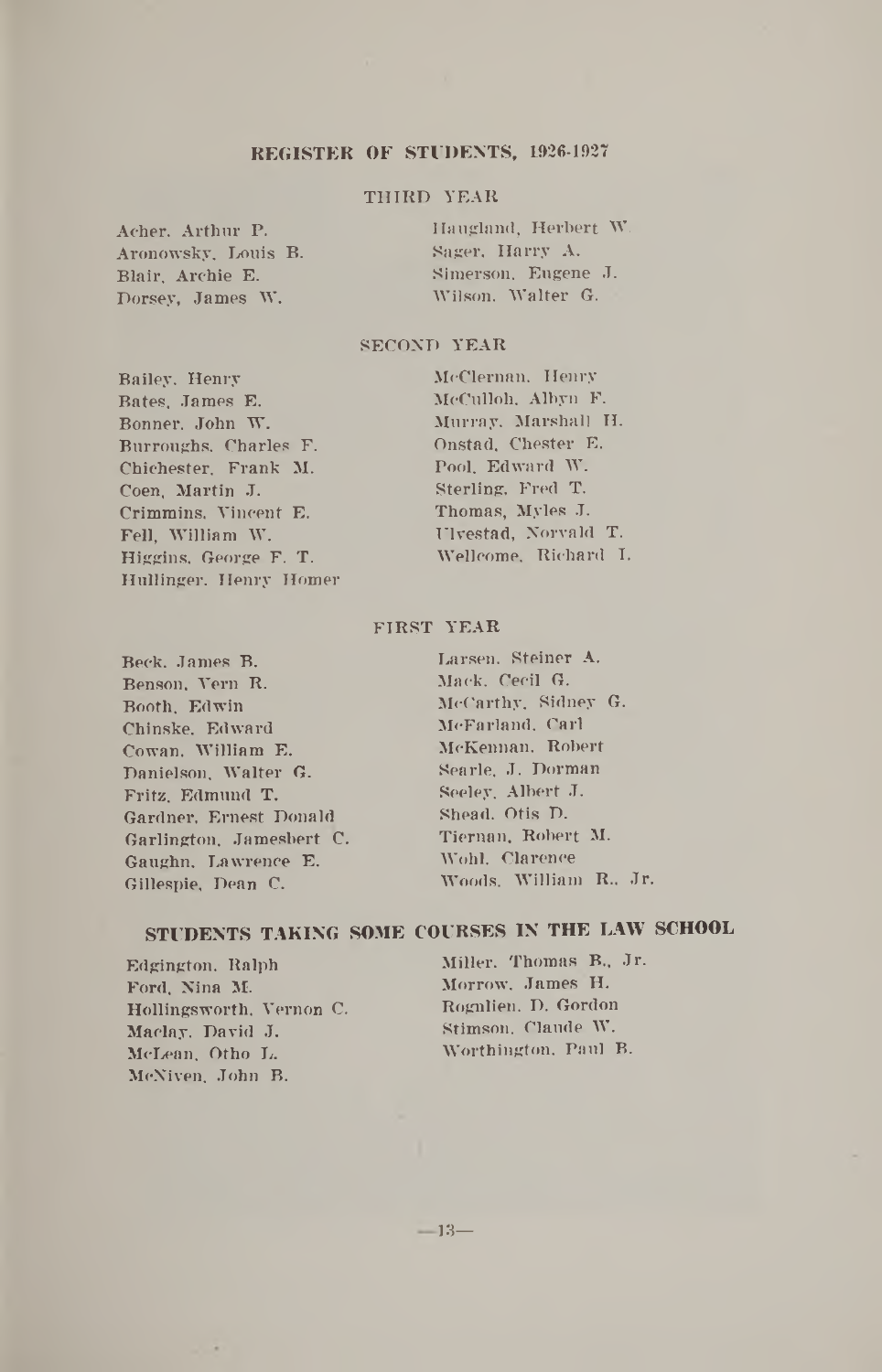

 $\sim$ 

LAW BUILDING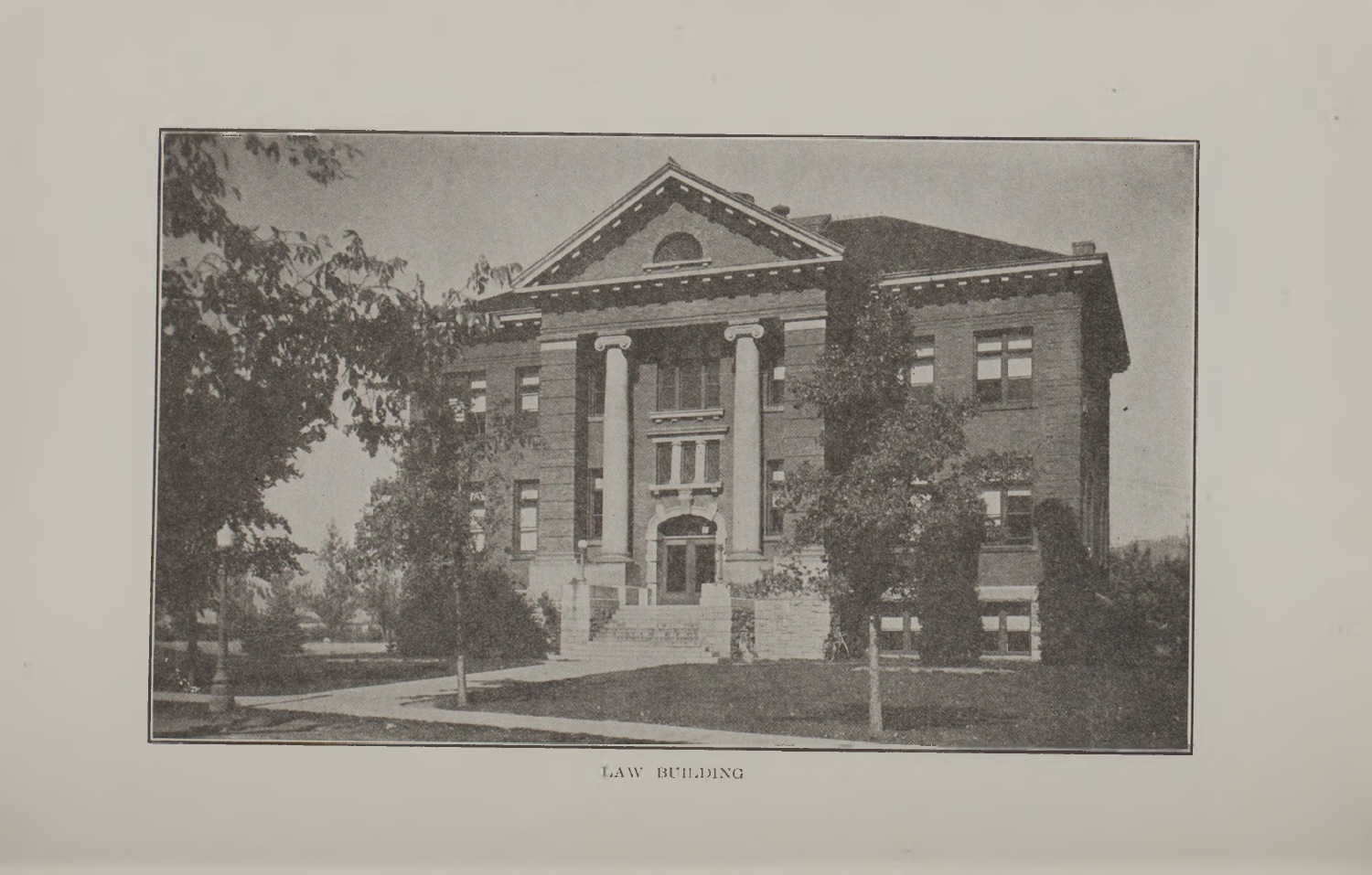